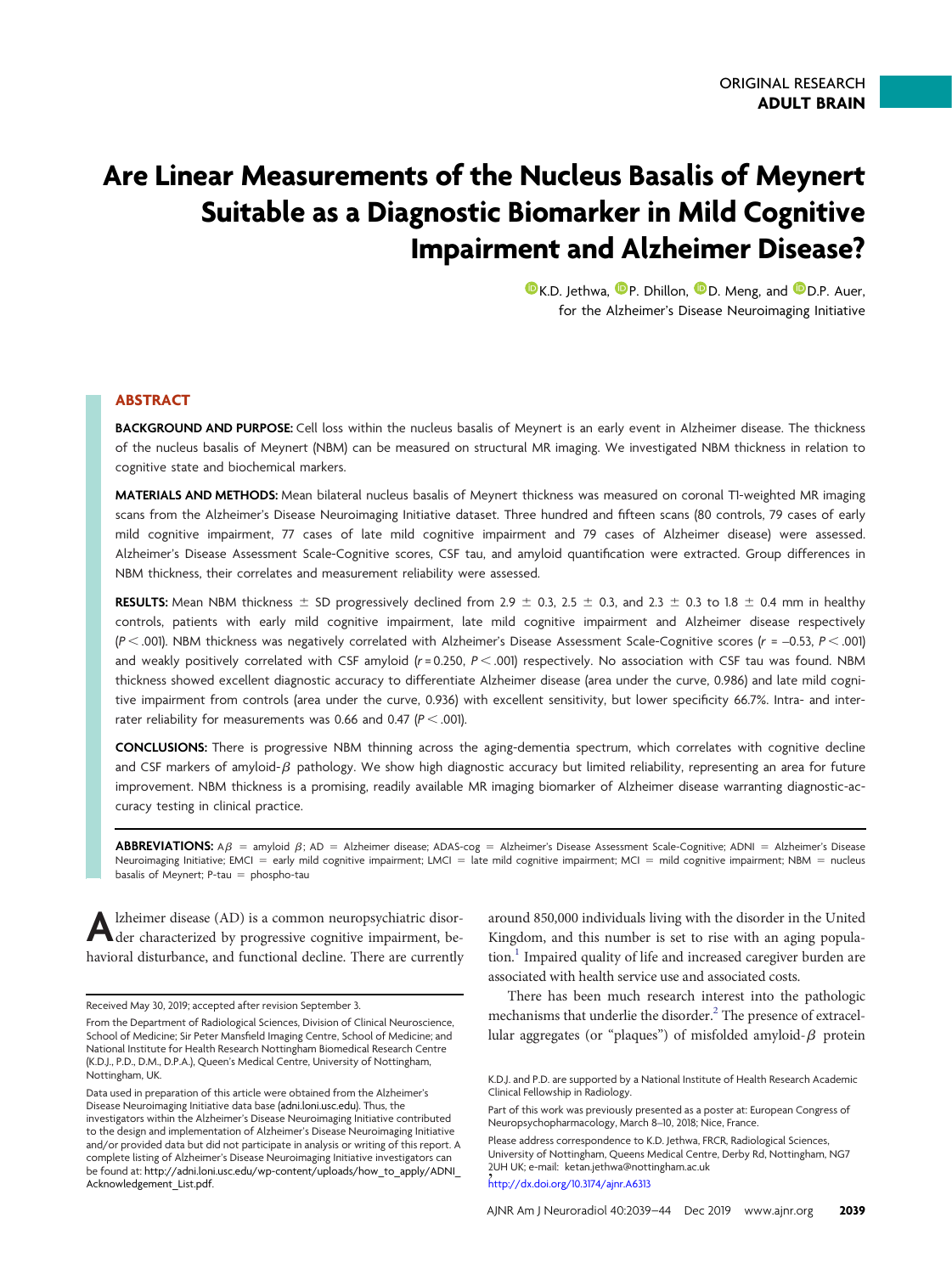and intracellular "tangles" of hyperphosphorylated tau protein are the pathologic hallmarks of the disease.<sup>3</sup> The presence of these plaques and tangles results in neuroinflammation, neurodegener-ation, and subsequent cognitive impairment.<sup>[2](#page-5-1)</sup> Abnormal amyloid- $\beta$  accumulates principally within neocortical areas, while tau is found mainly within the basal forebrain and limbic regions before involving the neocortex, spreading via corticocortical axonal projections. The burden of tau pathology is mostly correlated with the degree of neurodegeneration and cognitive impairment observed clinically.<sup>4</sup>

The nucleus basalis of Meynert (NBM) consists of a population of hyperchromic, magnocellular neurons within the basal forebrain, which represent the main source of cortical cholinergic innervation.<sup>5</sup> The internal structure of the nucleus basalis of Meynert is complex, lacking strict anatomic boundaries, with differentially located neurons projecting to distinct areas of the allo-cortex and neocortex.<sup>[6](#page-5-5)</sup>

Neurons within the NBM are particularly susceptible to tau pathology, being affected more severely and at an earlier stage of the disease[.5,](#page-5-4)[6](#page-5-5) There is a long latent period during which there is increasing tau deposition and cell damage, which precedes cell death and the emergence of clinical symptoms. This latent period may coincide with the presymptomatic and mild cognitive impairment (MCI) phases of AD. Atrophy of temporal lobe structures, including the hippocampal formation and entorhinal cortex, is observed later in the course of AD.<sup>[7](#page-5-6)[,8](#page-5-7)</sup>

Stepwise reductions in NBM volumes have been documented as subjects progress from cognitively normal to MCI and AD.<sup>[9](#page-5-8)</sup> NBM atrophy may also predict MCI-to-AD conversion.<sup>[10](#page-5-9),[11](#page-5-10)</sup> NBM atrophy may identify patients with late-life depression who are at an increased risk of developing dementia, probably due to a basal forebrain cholinergic deficit.<sup>[12](#page-5-11)</sup> NBM atrophy also appears to be associated with treatment response to cholinesterase inhibitors.[13](#page-5-12)[,14](#page-5-13) However, this effect may diminish as NBM atrophy pro-gresses in later stages of the disease.<sup>[15](#page-5-14)</sup> MR imaging functional connectivity analyses have also demonstrated reduced NBM-cortical connectivity in dementia, which may also be of value in predicting treatment response.<sup>16</sup>

The NBM can be readily identified on structural neuroimaging, and its thickness can be measured. NBM thickness measurement is a potentially practical tool, which could be easily used by clinicians to assess subtle pathologic changes in patients with cognitive impairment. There is currently a knowledge gap in terms of whether simple measurements of the basal cholinergic nuclei are altered across the aging-dementia spectrum and whether they are correlated with clinical and biochemical markers of disease.

In this study, we investigated the potential of NBM thickness measurements as a diagnostic marker of Alzheimer disease. We analyzed a well-characterized cohort of 315 subjects from the Alzheimer's Disease Neuroimaging Initiative data base (ADNI; [adni.loni.usc.edu\)](http://adni.loni.usc.edu) across the aging-dementia spectrum to test the following hypotheses: that NBM thickness 1) progressively decreases in cognitively healthy elderly subjects during early and late MCI to AD, 2) correlates positively with cognitive performance and negatively with CSF disease markers (phosphotau [P-tau] and amyloid load), and 3) has potential as clinical

diagnostic marker based on diagnostic accuracy and reliability assessment.

### MATERIALS AND METHODS

#### Study Participants

Data used in the preparation of this article were obtained from the ADNI data base. ADNI was launched in 2003 as a public-private partnership. The primary goal of ADNI is to test whether serial MR imaging, PET, other biologic markers, and clinical and neuropsychological assessments can be combined to measure the progression of MCI and early AD. Written informed consent was obtained from all individuals.

A retrospective cohort study was performed using 315 coronally acquired T1-weighted MPRAGE scans from this dataset. Cases were selected consecutively from the dataset. Imaging was acquired on 3T systems across multiple sites and providers with the same ADNI 3T imaging protocol. The sample included 80 healthy controls, 79 individuals with early MCI, 77 with late MCI, and 79 with AD (diagnostic criteria: [https://adni.loni.](https://adni.loni.usc.edu/wp-content/uploads/2008/07/adni2-procedures-manual.pdf) [usc.edu/wp-content/uploads/2008/07/adni2-procedures-manual.](https://adni.loni.usc.edu/wp-content/uploads/2008/07/adni2-procedures-manual.pdf) [pdf](https://adni.loni.usc.edu/wp-content/uploads/2008/07/adni2-procedures-manual.pdf)). All patients were 55–90 years of age (inclusive). Sex and years of education were also extracted. Clinical cognitive assessments included the Mini-Mental State Examination and Alzheimer Disease Assessment Scale-Cognitive subscale (ADAS-Cog). Stable dose cholinesterase inhibitors were permitted for patients with MCI and AD (ie, no dose change during the preceding 12 weeks).

#### CSF Amyloid and Tau Pathology

We manually extracted the presence of CSF amyloid- $\beta$  (A $\beta$ ) 42 and P-tau from <http://www.ADN.org>. The details of how we extracted the information have been documented previously.<sup>[16](#page-5-15)</sup> The cutoffs for abnormal CSF amyloid  $\beta$  -42 used in this study have been reported previously and were as follows: normal CSF amyloid- $\beta$ -42 (participants with negative CSF A $\beta$ -42 status),  $>$ 201.6 ng/L and abnormal amyloid- $\beta$  42 (participants with positive CSF A $\beta$ -42 status), <182.4 ng/L.<sup>17</sup> We also used the cutoffs for abnormal P-tau as follows: P-tau-positive  $(\geq 23 \text{ pg/mL})$  and P-tau-negative  $(<$ 23 pg/mL). There is some overlap between normality and disease states (MCI/AD) for these cutoffs. Detailed protocols for the ADNI2 cohort can be found on-line at: [http://](http://adni.loni.usc.edu/adni-go-adni-2-clinical-data-available/) [adni.loni.usc.edu/adni-go-adni-2-clinical-data-available/.](http://adni.loni.usc.edu/adni-go-adni-2-clinical-data-available/)

#### Measurement of NBM Thickness

Images were analyzed using ITK-SNAP software ([www.itksnap.](www.itksnap.org)  $\log$ ).<sup>18</sup> A vertical line was drawn from the ventral pallidum to the base of the brain at the section where the anterior commissure crosses the midline. NBM thickness (in millimeters) was measured bilaterally, and a mean NBM thickness was calculated for each case. [Figs 1](#page-2-0) and [2](#page-2-1) demonstrate the anatomic localization of the NBM on MR imaging.

A second rater (P.D., with 3 years of experience) measured the NBM thickness on both hemispheres independently in 40 participants (10 from each clinical group) following the same method as the first rater (K.D.J., with 3 years of experience) to test the interrater reliability. The intrarater measurements were undertaken by the same assessor with a 4-week interval.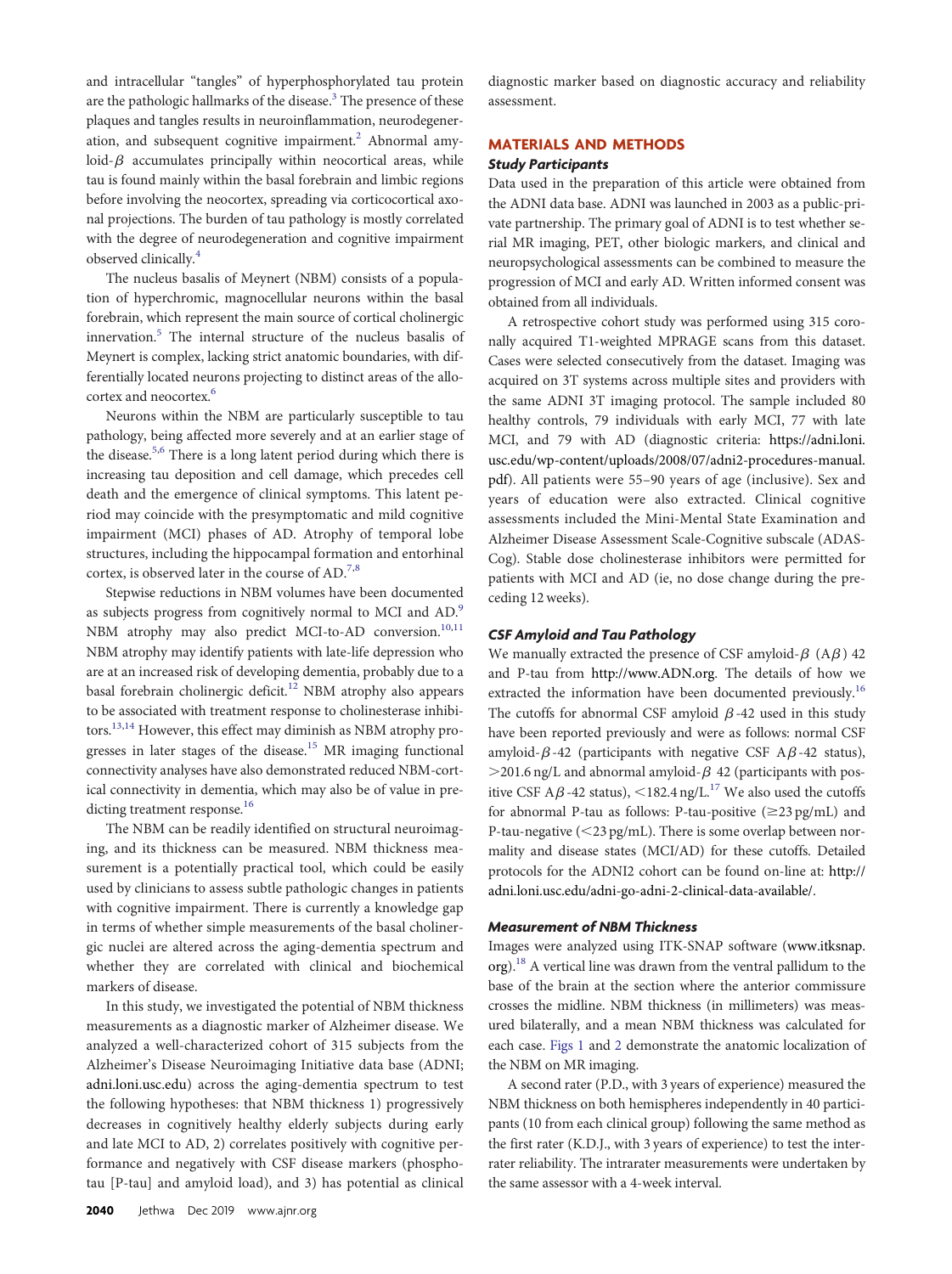#### Statistical Analysis

All statistical analyses were conducted in SPSS (Version 24; IBM, Armonk, New York). One-way ANOVA and  $\chi^2$  tests were used to compare demographics, CSF amyloid pathology, CSF tau pathology, and apolipoprotein E 4 (APOE 4) status among healthy controls and those with early mild cognitive impairment (EMCI), late mild cognitive impairment (LMCI), and AD.



FIG 1. Representative coronal MPRAGE brain image showing the localization of the NBM and thickness measurement (arrow). The NBM was measured at its midpoint at the level of the decussation of the anterior commissure (solid line). The NBM sits between the chiasmatic cistern inferiorly (line-dot) and the ventral pallidum superiorly (dotted line). Contrast was maximized on individual cases to improve visualization.

<span id="page-2-0"></span>

<span id="page-2-1"></span>FIG 2. Representative coronal MPRAGE brain images showing the localization of the NBM and thickness measurement (white line). A, A patient with AD shows reduced NBM thickness. B, Control. Measurements were made using the ITK-SNAP software.

Due to the between-group differences in age, we then assessed whether NBM thickness was affected by age or sex in our study sample and also explored laterality effects to assess the appropriateness of averaging.

To test our first hypothesis that the averaged NBM thickness was significantly different across healthy controls, EMCI, LMCI, and AD, we used 1-way ANOVA. Data are given as mean  $\pm$  SD unless stated otherwise. Significance was set at  $P < .05$ .

To test our second hypothesis that NBM thickness was declining with increasing cognitive decline and increasing biochemical disease load, we used univariate linear regression analysis to investigate the correlation between averaged NBM thickness and the ADAS-cog score, CSF amyloid- $\beta$  pathology, and CSF tau load. The significance level was set at  $P < .05$ .

To test our third hypothesis that NBM thickness has diagnostic biomarker potential, we used receiver operating characteristic analysis. The choice of the most suitable NBM thickness cutoff to diagnose AD and those at risk based on the Youden index (J) which the maximum value of the index may be used as a criterion for selecting the optimum cutoff point.<sup>[19](#page-5-18)</sup> J can be formally defined as  $J =$  Sensitivity  $+$  Specificity  $-1$ . We analyzed 2 classification tasks: AD versus controls and LMCI versus controls. We split the sample into 50 controls and 50 cases of AD/LMCI, respectively, to determine the best cutoff and used the remaining 30 controls versus 29 cases of AD and 27 of LMCI, respectively, for validation. We report sensitivity and specificity.

Lastly, using the average value of NBM thickness of the left and right hemispheres, intraclass correlation coefficients were calculated as a measure of interrater (2-way random effects, absolute consistency) and intrarater reliability (mixed-effects model) between 2 radiology trainees to explore the feasibility of clinical implementation. Intraclass correlation coefficient  $> 0.75$  represents excellent reliability; 0.60–0.74, good reliability; 0.41–0.59, fair reliability; and  $<$  0.40, poor reliability.<sup>20</sup>

## RESULTS

A total of 315 participants (mean age,  $73.2 \pm 7.4$  years; 145 women [46%] and 170 men [54%]) were included. Age ( $P <$ .001), years of education ( $P = .022$ ), and ADAS-cog scores ( $P <$ .001) were significantly different among healthy controls and those with EMCI, LMCI, and AD [\(Table](#page-2-2)).

<span id="page-2-2"></span>

| Demographics and clinical information       |                             |                 |                  |                 |                        |
|---------------------------------------------|-----------------------------|-----------------|------------------|-----------------|------------------------|
| <b>Whole Sample</b>                         | Healthy Controls $(n = 80)$ | EMCI $(n=79)$   | LMCI $(n=77)$    | $AD (n = 79)$   | P                      |
| Age (mean) (yr)                             | $75.2 \pm 6.4$              | $70.2 \pm 7.7$  | $72.3 \pm 7.2$   | 75.0 $\pm$ 7.5  | $< 0.001$ <sup>a</sup> |
| Female (No.) $(\%)$                         | 41(51.3)                    | 36 (45.6)       | 32(41.6)         | 36(45.6)        | .680                   |
| Education (mean) (yr)                       | $16.4 \pm 2.3$              | $15.9 \pm 2.7$  | $16.5 \pm 2.7$   | $15.3 \pm 3.1$  | .022 <sup>a</sup>      |
| ADAS-cog score (mean)                       | $9.7 \pm 4.3$               | $11.9 \pm 5.4$  | $18.3 \pm 6.2$   | $30.4 \pm 6.9$  | $< 0.001$ <sup>a</sup> |
| CSF amyloid subsample                       | $(n = 53)$                  | $(n = 68)$      | $(n = 54)$       | $(n = 47)$      |                        |
| CSF $A\beta$ -42 (ng/L) (mean)              | $192.5 \pm 56.3$            | $193.5 \pm 50$  | $166.6 \pm 52.3$ | $137.4 \pm 32$  | $< 0.001$ <sup>a</sup> |
| Positive CSF A $\beta$ -42 status (No.) (%) | 26(49.1)                    | 25(36.8)        | 36(66.7)         | 45 (95.7)       | $< 0.001$ <sup>a</sup> |
| CSF tau subsample                           | $(n = 31)$                  | $(n = 68)$      | $(n=48)$         | $(n = 20)$      |                        |
| CSF P-tau (pg/mL) (mean)                    | $38.9 \pm 28.8$             | $35.1 \pm 21.7$ | 44.1 $\pm$ 21.0  | 58.1 $\pm$ 26.2 | .002 <sup>a</sup>      |
| Positive CSF P-tau status (No.) (%)         | 22 (71.0)                   | 42 (61.8)       | 41(85.4)         | 19 (95.0)       | .004 <sup>a</sup>      |
| APOE subsample                              | $(n=78)$                    | $(n=75)$        | $(n=74)$         | $(n=77)$        |                        |
| APOE-4 carriers (No.) (%)                   | 25(32.1)                    | 31(41.3)        | 37 (50.0)        | 50 (64.9)       | $< 0.001$ <sup>a</sup> |

<sup>a</sup> Significant.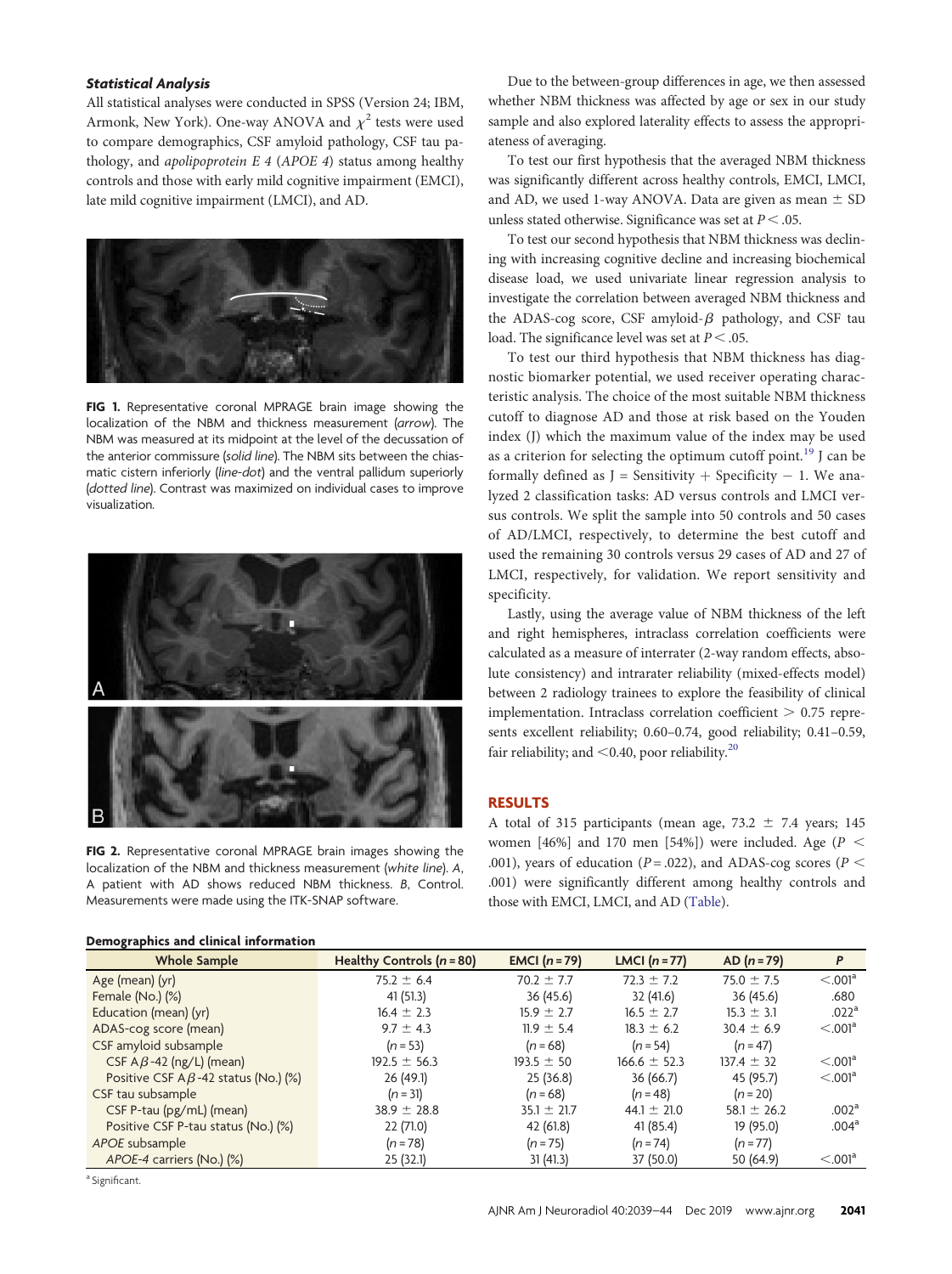

<span id="page-3-0"></span>FIG 3. Boxplot showing averaged NBM thickness across healthy controls  $(n = 80)$  and individuals with mild cognitive impairment, considered to be early  $(n=79)$ ; those with late mild cognitive impairment ( $n = 77$ ); and those with AD ( $n = 79$ ). NBM thickness differed significantly across cognitive subgroups ( $P < .001$ ).

These significant differences of age ( $P = .006$ ), years of education ( $P = .042$ ), and ADAS-cog scores ( $P < .001$ ) among healthy controls and those with EMCI, LMCI, and AD were also observed in the subsample of participants who had CSF  $A\beta$ -42 measurements (*n* = 222). However, in the subsample of participants who had the measurement of CSF P-tau ( $n = 167$ ), only the ADAS-cog score ( $P < .001$ ) was significantly different among healthy controls and those with EMCI, LMCI, and AD.

NBM thickness was not significantly affected by age or sex or laterality. Hence, we averaged right and left metrics and did not control for demographic variables. There were statistically significant differences among cognitive subgroup means: healthy controls, 2.9  $\pm$  0.3 mm; early MCI, 2.5  $\pm$  0.3 mm; late MCI, 2.3  $\pm$ 0.3 mm; clinical AD, 1.8  $\pm$  0.4 mm as determined by 1-way ANOVA  $(F[3,311]) = 128.5, P < .001$  ([Fig 3](#page-3-0)).

NBM thickness was significantly correlated with cognitive performance with higher ADAS-cog scores found in subjects with thinner NBMs, explaining 33% of the mutual variance ( $r^2$  = 0.334,  $P < .001$ , [Fig 4\)](#page-3-1). There was also a mild association between a thinner NBM and lower CSF-A $\beta$ -42 ( $r^2$  = 0.06, P < .001, [Fig](#page-3-2) [5](#page-3-2)). Conversely, CSF P-tau did not correlate with NBM thickness.

The receiver operating characteristic showed excellent diagnostic accuracy to differentiate healthy controls from those with AD (area under the curve, 0.986;  $P < .001$ ; 95% CI, 0.969–1.000; [Fig 6](#page-4-0)A) in the discovery dataset (sensitivity, 92%; specificity, 100%), using a cutoff score of 2.7025 mm. Applying this cutoff to the validation data of 30 controls and 29 patients with AD, we achieved 100% sensitivity but only 66.7% specificity. Considerable overlap of error bars in boxplots among different groups [\(Fig 3](#page-3-0)) may account for this specificity value.

Diagnostic accuracy was also excellent to differentiate those with LMCI and controls using the receiver operating characteristic in the discovery subgroup that identified a cutoff of 2.687 mm (area under the curve, 0.936;  $P < .001$ ; 95% CI, 0.884–0.988; [Fig](#page-4-0) 6[B](#page-4-0)) with a sensitivity of 92% and specificity of 90%. Validation in



<span id="page-3-1"></span>FIG 4. Scatterplot shows a negative correlation between cognitive performance (ADAS-cog score) and averaged NBM thickness (in millimeters).



<span id="page-3-2"></span>FIG 5. Scatterplot shows a positive correlation between CSF A $\beta$ -42 and averaged NBM thickness.

the remainder of healthy controls and the LMCI cohort (30 healthy controls versus 27 with LMCI) achieved excellent sensitivity (92.5%), at a lower specificity of 66.7%.

A sample of 40 scans was reviewed twice by the same assessor following a 4-week interval to assess intrarater reliability. The interrater reliability was considered fair (intraclass correlation coefficient  $[2,2] = 0.468$  [95% CI,  $-0.227-0.774$ ],  $P < .001$ ), and the intrarater reliability was good (intraclass correlation coefficient  $[2,2] = 0.658$  [95% CI, 0.266-0.831],  $P < .001$ ).

#### **DISCUSSION**

In this large retrospective study of a well-phenotyped cohort from the ADNI data base, we undertook a series of qualification studies to assess the potential of a simplified NBM thickness measurement as a novel diagnostic biomarker of AD. We demonstrate progressive thinning of the NBM in subjects with early and late MCI and AD compared with cognitively healthy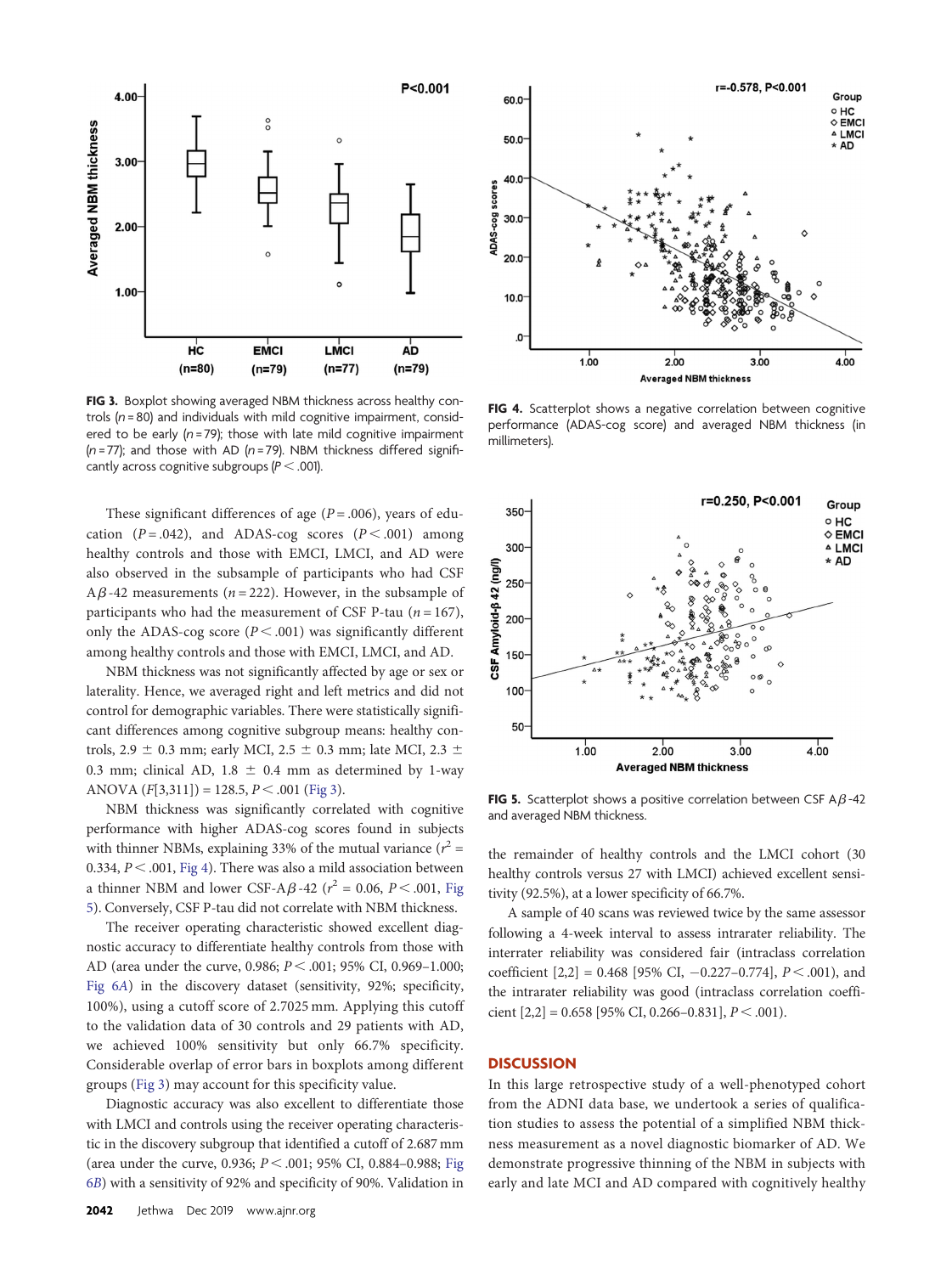

<span id="page-4-0"></span>FIG 6. Receiver operating characteristic curves to differentiate those with AD from controls (A) and those with LMCI from controls (B).

subjects. Second, we show that linear NBM thickness measures are correlated with measures of cognitive impairment and CSF-A $\beta$ . Lastly, NBM thickness proved promising to differentiate those with AD and late MCI from cognitively healthy controls.

NBM thinning in AD has face validity as a diagnostic marker of AD based on the established cell loss within the NBM in AD, which is well-documented in the pathologic $<sup>6</sup>$  and clinical imaging</sup> literature.<sup>9[,10](#page-5-9)</sup> Our findings, using a simple linear assessment of the width of the NBM, closely mirror the reported progressive NBM volumetric reductions in clinical groups with increasing clinical cognitive impairment.<sup>[9](#page-5-8)</sup> Accurate volumetric assessment of the NBM, however, does not form part of routine assessment, and the software required is not available on reporting workstations. Given that the NBM can be readily identified on coronal MR imaging, thickness measurement at the level of the decussation of the anterior commissure may represent a novel and simple-to-use imaging biomarker for routine assessment in memory clinics with no additional scan or software license costs. Small observational studies have previously highlighted differences in NBM thickness between controls and patients with AD and reported mean NBM thicknesses of up to 3.0 mm in controls and 2.1 mm in those with  $AD.^{21}$  These reports are quantitatively consistent with our findings of 2.9 and 1.8 mm in controls and patients with AD, respectively.

To further qualify MR imaging–defined NBM thickness assessment as a potential biomarker of AD, we sought to address the requirement of a direct association with clinical symptoms and biochemical disease markers. As an important proof of concept, we demonstrated that NBM thinning was significantly correlated with cognitive decline. We found a moderate negative correlation between NBM thickness and ADAS-cog scores, explaining a third of the mutual variance, which corroborates the expected direct role of cholinergic projections from the NBM and cognitive functioning. Preclinical studies have shown memory impairment and learning deficits after lesioning of the NBM. $^{22}$  A previous MR imaging study found a significant-albeit-weaker  $(r^2 = 0.12)$  correlation between the volume of the substantia innominata and memory scores in a cohort of healthy elderly and those with amnestic MCI and AD.<sup>23</sup>

CSF  $A\beta$ -42 is an accepted biomarker of cerebral amyloid accumulation, with high diagnostic accuracy for AD.[24](#page-5-23) In a subset of the ADNI cohort with available CSF  $A\beta$ -42 data, we show that reduced  $A\beta -42$ was associated with reduced NBM thickness, which is consistent with a link between cerebral amyloid pathology and NBM degeneration in AD. There is evidence that NBM atrophy may correlate more closely with cortical amyloid burden than hippocampal atrophy and may pre-dict disease trajectory.<sup>[11](#page-5-10),[25](#page-5-24)</sup>

The burden of tau pathology is mostly correlated with the degree of

clinical cognitive impairment.<sup>4</sup> Hyperphosphorylated tau is preferentially deposited within the basal forebrain early in the course of AD. However, no significant association between CSF P-tau and NBM thickness was identified. A possible explanation is that given that tau is an intracellular protein, there may be limited correlation between CSF levels and the actual cortical burden. A CSF-pathologic correlative study has found no correlation between CSF P-tau levels and the Braak staging criteria, which are used to pathologically assess the burden of cellular tau deposition.<sup>[26](#page-5-25)</sup>

NBM thickness measurement sensitivity and specificity compare favorably with those of currently used structural brain rating scales, including the medial temporal lobe atrophy scale (85% and 82% sensitivity and specificity, respectively).<sup>27</sup> A 2.7-mm cutoff provides superior sensitivity and specificity for distinguishing controls and those with AD as well as controls and those with LMCI in our discovery data, with high sensitivity in the validation data pointing to the potential clinical diagnostic value of NBM thickness as screening biomarker for AD.

The cross-sectional nature of this project and lack of out-ofsample validation are a limitation of this study. Longitudinal analysis is warranted to assess the trajectory of NBM thickness and the power to differentiate stable MCI from MCI-to-AD converters. Second, NBM atrophy measurements are indirect markers of cellular damage and may also reflect changes in other neuronal or glial components within the basal forebrain. Without a postmortem sample, the relationship between NBM thickness and cell count remains unclear. Suboptimal measurement reliability is another limitation of this study. There is fair intrarater and good interobserver reliability for repeat NBM thickness measurements. It is possible that this may be improved with additional rater training and optimizing sequences with better contrast resolution between the NBM and sur-rounding structures.<sup>[28](#page-5-27)</sup>

#### **CONCLUSIONS**

There is progressive nucleus basalis of Meynert thinning across the aging-dementia spectrum, which correlates with cognitive decline and CSF markers of amyloid-b pathology. We show high diagnostic accuracy but limited reliability measurement, which